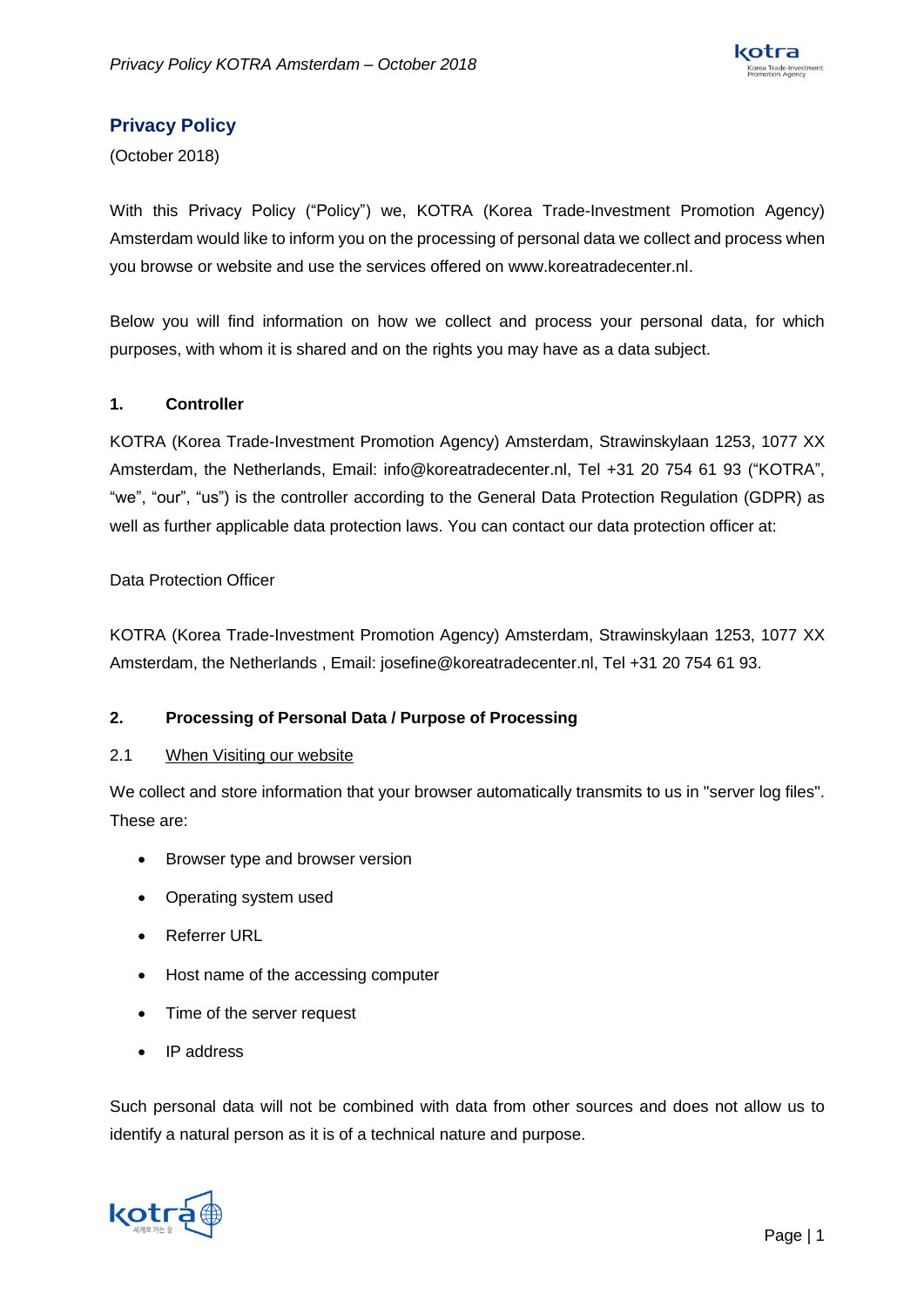

The legal basis for processing the above mentioned data is Art. 6 (1) (f) GDPR which allows the processing of data on prevailing legitimate interest. Our legitimate interest is to ensure unimpeded and trouble-free access to our website as well as the technical optimization of our services and user experience as well as securing our service.

# 2.2 When Contacting us

If you send us an e-mail or contact us otherwise, we process your personal data to reply to that request. In particular, if necessary or requested by you, we might also transfer personal data to third parties (e.g. another KOTRA branch). The legal basis for such a processing is Art. 6 (1) (b) GDPR (fulfilling a contract or quasi-contractual relationship) or Art. 6 (1) (f) GDPR (legitimate interests). Our legitimate interest can be seen in effectively communicating with you and to properly processing your request to your satisfaction.

## 2.3 When Subscribing to Our Newsletter/Information E-Mails

If you have declared your consent or we are otherwise permitted by law to include you in our mailings, we will send you our newsletter/information at irregular intervals to inform you on events such as "*trade shows, exhibitions, fairs for job seekers or companies, startup networking events and other activities such as trade missions or delegations in your region"* organized and held by KOTRA Headquarter (Seoul), KOTRA European Head Office (Frankfurt, Germany) or other KOTRA European branches in their respective regions.

You can unsubscribe from receiving our newsletter/information at any time by clicking on the corresponding link at the end of the respective e-mail, or by notifying us at any time with effect for the future by e-mail to info@koreatradecenter.nl.

The legal basis for sending the newsletter/information is Art. 6 (1) (a) GDPR (consent) or where we are permitted to send our newsletter/information based on statutory permission Art. 6 (1)(f) GDPR (legitimate interest of KOTRA to perform direct marketing).

# **3. Cookies**

We use cookies on our website. Cookies are small textfiles which are stored automatically to your device. Cookies help us to ensure proper functionality of our website (session cookies). In particular, we are using cookies to count visitors to our website and to learn when a user has visited our website earlier. When doing so, the information provided through the cookie does not allow us to identify a specific user personally.

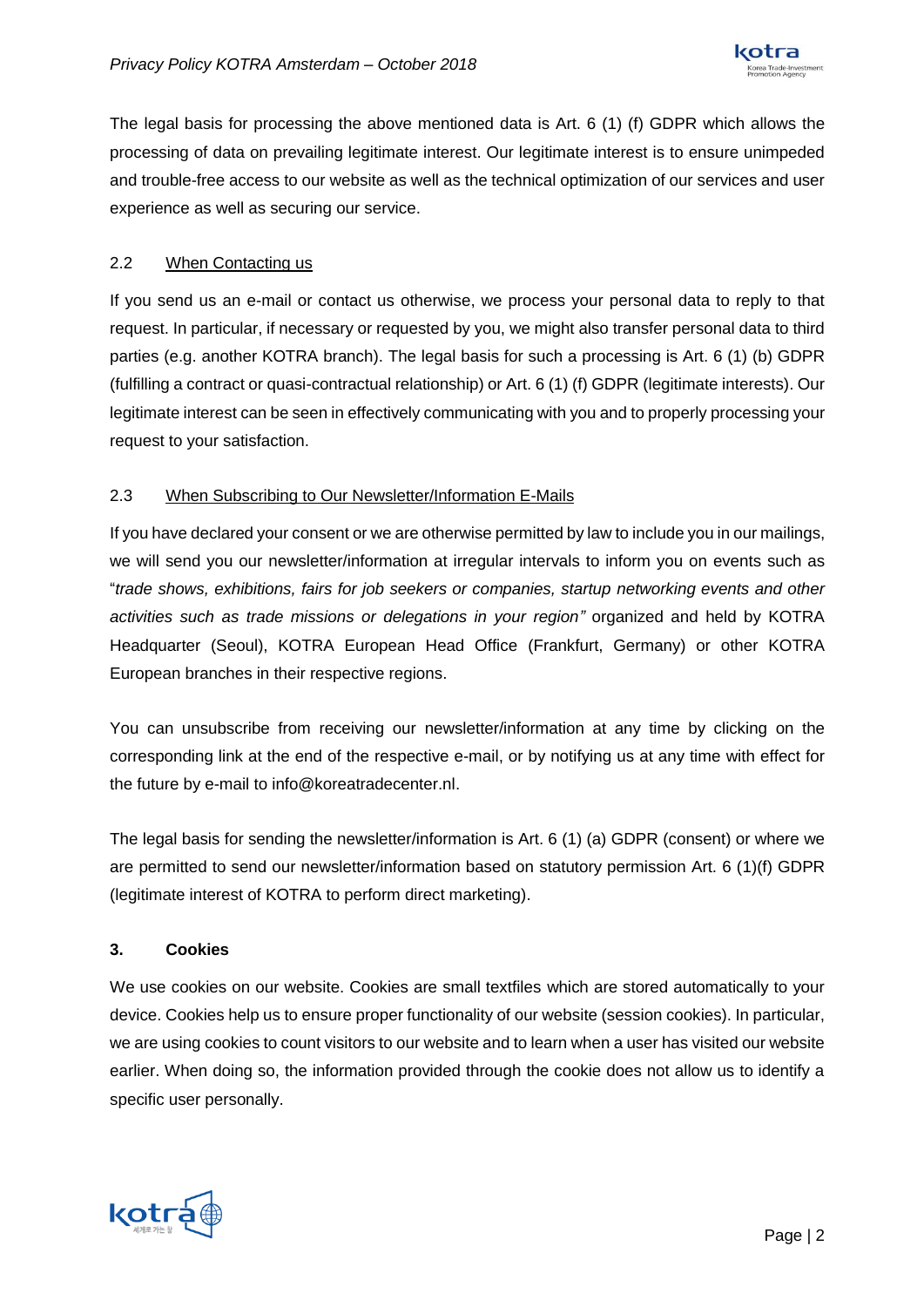

You can disable the use of cookies by configurating your browser accordingly. Please note that if you disable cookies, you may not be able to use all of our website's functions properly. In any case, such cookies are erased from your device automatically once you close your browser software.

Our use of cookies is based on our legitimate interests to analyse the traffic on our website, to identify unique visitors, track visitor's sessions and identify logged on site members, and to ensure proper functionality and is, thus, based on Art. 6 (1) f.) GDPR (legitimate interest).

You have the right to object, on grounds relating to your particular situation, at any time to the processing through cookies (please see for more details on your rights as a data subject below). To exercise this right you may also deactivate cookies in your browser settings.

**4. You have the right to object, on grounds relating to your particular situation, at any time to the processing through cookies (please see for more details on your rights as a data subject below). To exercise this right you may also deactivate cookies in your browser settings.Data Transfer and Cross-Border Data Transfers**

If not otherwise stated, we transfer your data to third parties ot locations outside of the European union as follows: We might transfer some of your personal data to our headquarter located in Seoul, Korea or to other KOTRA branches as far as this is necessary to fulfil our legitimate interests such as analysing and identifying potential to enhance our processes and administering our systems. In case that these reports include personal data, this is usually based on your prior consent (see section 2 above).

Data is also transferred to our website hoster Wix.com in Tel Aviv, Isreal, that provides hosting and other technical services for the website used by our KOTRA office in Amsterdam.The legal basis for processing such data is Art. 6 (1) (f) GDPR (legitimate interests) or in cases where you consented to such a processing Art. 6 (1) (a) GDPR (consent).

Appropriate safeguards for data transfers to third countries are provided according to applicable laws.

# **5. No requirement to provide personal data**

The provision of your personal data will generally be voluntarily and there is no statutory nor contractual obligation to provide your personal data. In general, wedo not require the provision of your personal data when for example entering in a contract. Please note that in any event the nonprovision of personal data might exclude you from using some of our services or parts thereof.